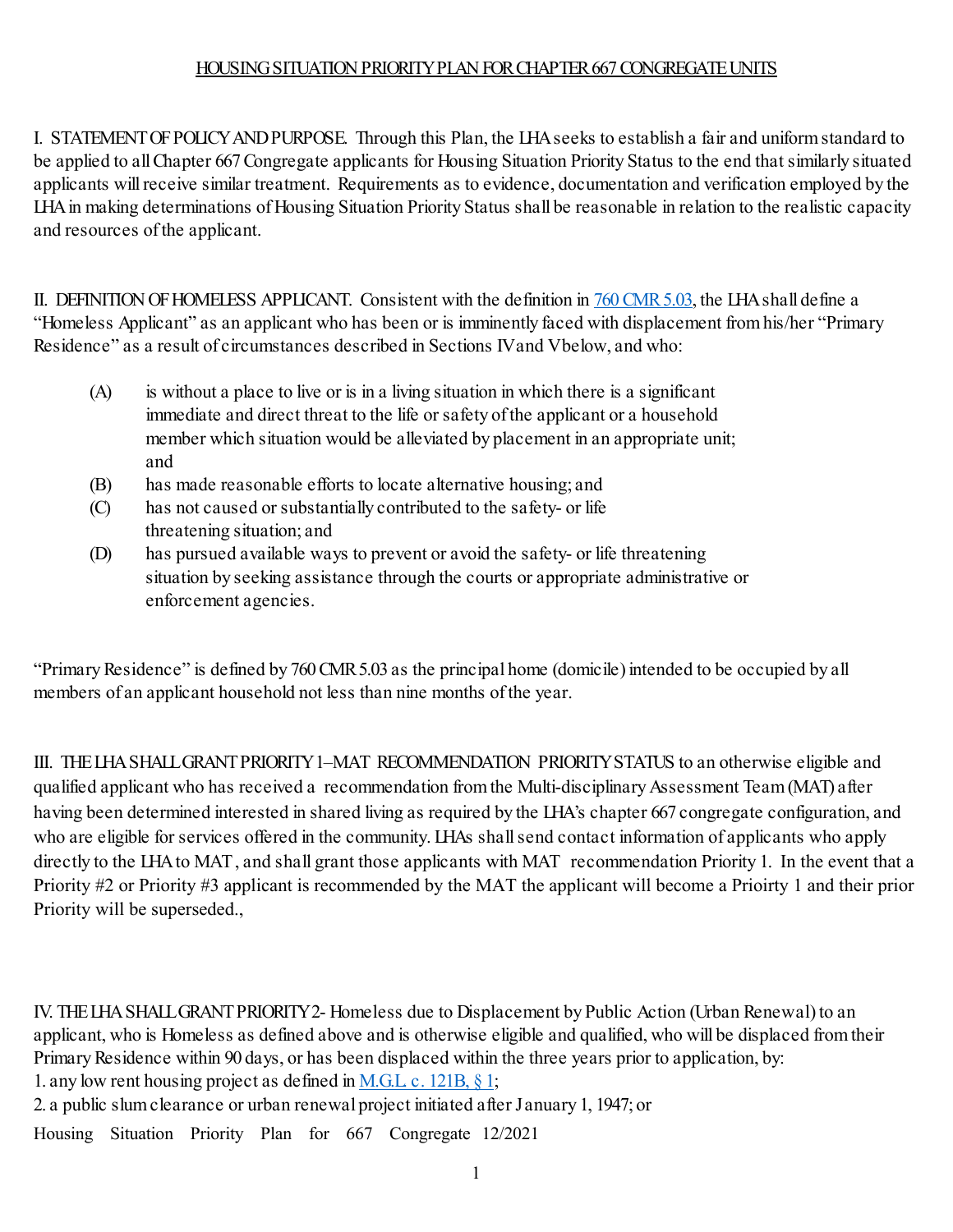V. THE LHA SHALL GRANT PRIORITY 3- Homeless due to Displacement by Public Action (Sanitary Code Violations)to an applicant, who is Homeless as defined above and is otherwise eligible and qualified, who will be displaced from their Primary Residence within 90 days, or has been displaced within the three years prior to application, by enforcement of minimum standards of fitness for human habitation established b[y 105 CMR 410.000:](https://www.mass.gov/doc/105-cmr-410-state-sanitary-code-chapter-ii-minimum-standards-of-fitness-for-human-habitation/download) Minimum Standards of Fitness for Human Habitation (State Sanitary Code: Chapter II) or local ordinances, provided that:

1. neither the applicant nor a household member has caused or substantially contributed

to the cause of enforcement proceedings; and

2. the applicant has pursued available ways to remedy the situation by seeking

assistance through the courts or appropriate administrative or enforcement agencies.

VI. PRIORITY 4- STANDARD APPLICANT-an applicant, otherwise eligible and qualified, who does not fit within any of the previous three priority categories.

## VII. PREFERENCE CATEGORIES

The LHA shall apply the following preferences in descending order within each of the four priority categories above in determining the order of tenant selection in chapter 667 Congregate housing:

(a) Veteran. Any veteran, as defined by c. 121B, sec. 1, who applies for c. 667 congregate housing receives this preference.

(b) Local Resident. Any Local Resident, as defined by 760 CMR 5.03, who applies for c. 667 congregate housing receives this preference.

## VIII. ADMINISTRATION OF THE PLAN

(A) Applications. LHAs will verify all applicant housing situations prior to screening for eligibility and qualifications. If the applicant is found not to qualify for Housing Situation Priority Status, he or she shall be treated as a Standard Applicant.

(B) Placement. When an applicant has been determined by the LHA to qualify as a Housing Situation Priority applicant, the applicant shall be offered the next appropriate and available unit, in accordance with the priority ranking and the preference ranking above. If no appropriate unit is then available, the applicant shall remain as a Housing Situation Priority on the waiting list. If the LHA determines that an applicant granted Housing Situation Priority 2 or 3 but not yet offered a unit has obtained permanent housing suitable for his/her household size and income, the applicant shall no longer be considered a Housing Situation Priority applicant, and shall remain on the appropriate waiting lists as a Standard Applicant.

Housing Situation Priority Plan for 667 Congregate 12/2021